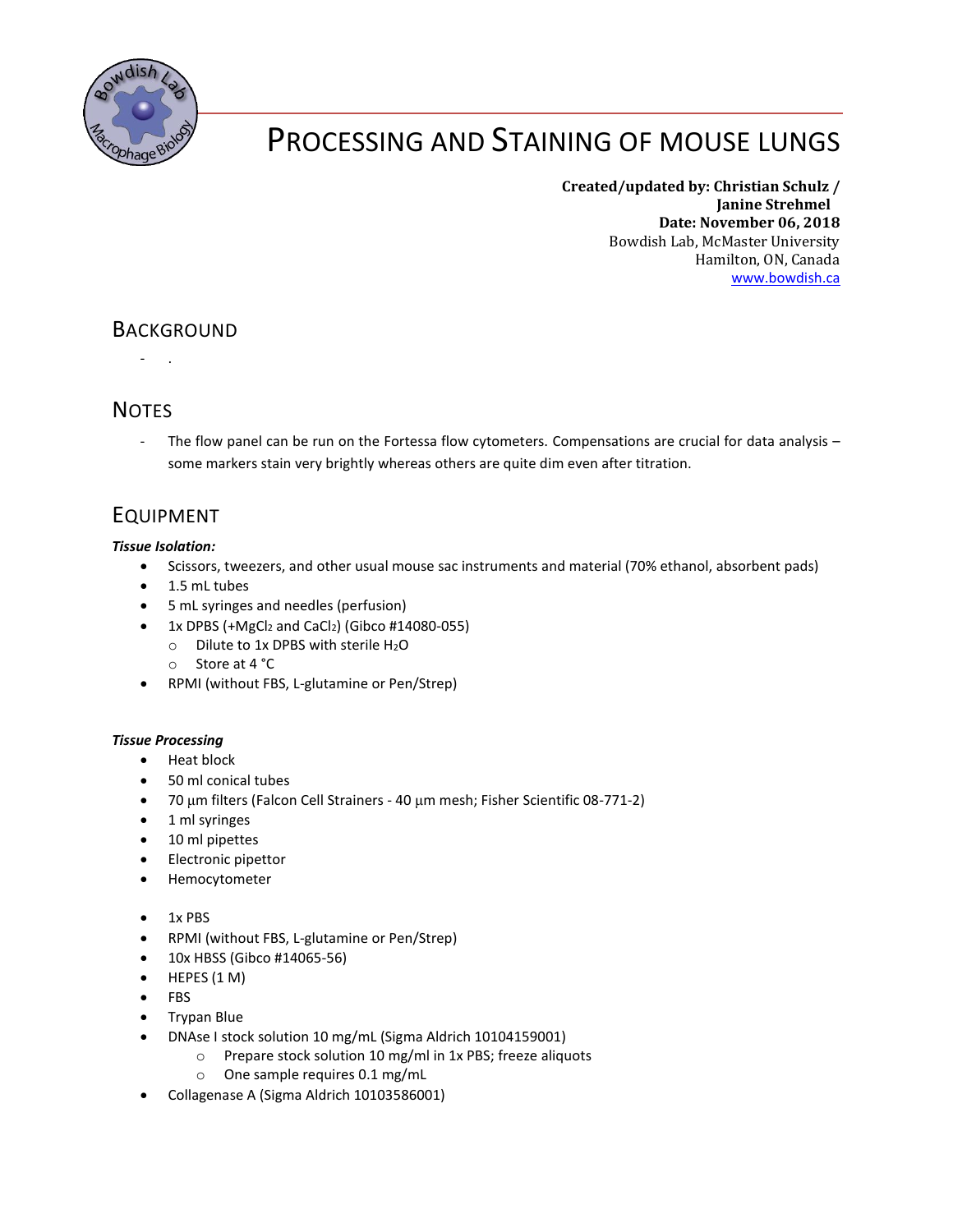- $\circ$  1.5 mg/mL
- Sterile MilliQ H<sub>2</sub>O
- 10 mL Digestion solution (for 1 sample 1.6 mL needed)
	- $\circ$  1 mL HBSS (10x)
	- $\circ$  0.1 mL HEPES (1 M)
	- o 0.5 mL FBS
	- o 0.1 mL DNase stock solution (10 mg/mL)
	- o 15 mg Collagenase
	- o MilliQ H2O

#### *Flow Cytometry*

- U-bottom plates
- Facs Wash
	- o 500 mL PBS
	- o 0.5 g BSA (kept in the fridge)
	- o 5 mL 0.5 M EDTA
	- o dissolve and leave over night in the fridge
	- o filter through 0.2 µM filter
	- o store at 4 °C
- Antibodies (see table later in protocol)
- 1-Step Fix/Lyse solution (10x) (Invitrogen #00-5333-57)
	- $\circ$  Prepare 1x solution with sterile H<sub>2</sub>O
	- o Store at 4 °C
- CountBright Absolute counting beads (Invitrogen, sold by ThermoFisher Scientifc #C36950)
- OneComp eBeads Compensation Beads (Invitrogen, sold by ThermoFisher Scientifc #01-1111-41)

### PROTOCOL

#### **Before Tissue Collection:**

- Prepare 5 mL syringes with 5mL DPBS (1x)
- Prepare 1.5 mL tubes with 1 mL RPMI and put on ice
- Take DNase and FBS out of the freezer and let it thaw
- Set heat block to 37 °C

#### **Tissue Collection:**

- Bleed and perfuse mice with 5 mL DPBS through the right ventricle
- Collect  $\frac{1}{4}$   $\frac{1}{2}$  of whole lung (large right lung lobe) in 1 mL RPMI and store on ice
- prepare HBSS with 1.5 mg/mL Collagenase A and 0.1 mg/mL DNase. Store at 2–8 °C. (1.6 mL per mouse)

#### **Tissue Processing:**

- prepare digestion solution (1.6 mL per mouse)
- Transfer the lung of one mouse into a 2 mL tube containing 1.6 mL digestion solution
- Incubate the tubes at 37°C for 45 min, vortex every 15 min for 15 sec
- *Prepare cell staining*
- Apply the digestion solution and the lung tissue to a 70 μm sieve placed on a 50 mL tube
- Mash the lung tissue with the plunger of a 1 mL syringe through the sieve
- Wash the 70 μm sieve once with 10 mL ice-cold RPMI1640.
- Discard the sieve and centrifuge cell suspension at 400×g for 5 min at 4°C
- Aspirate supernatant completely by pouring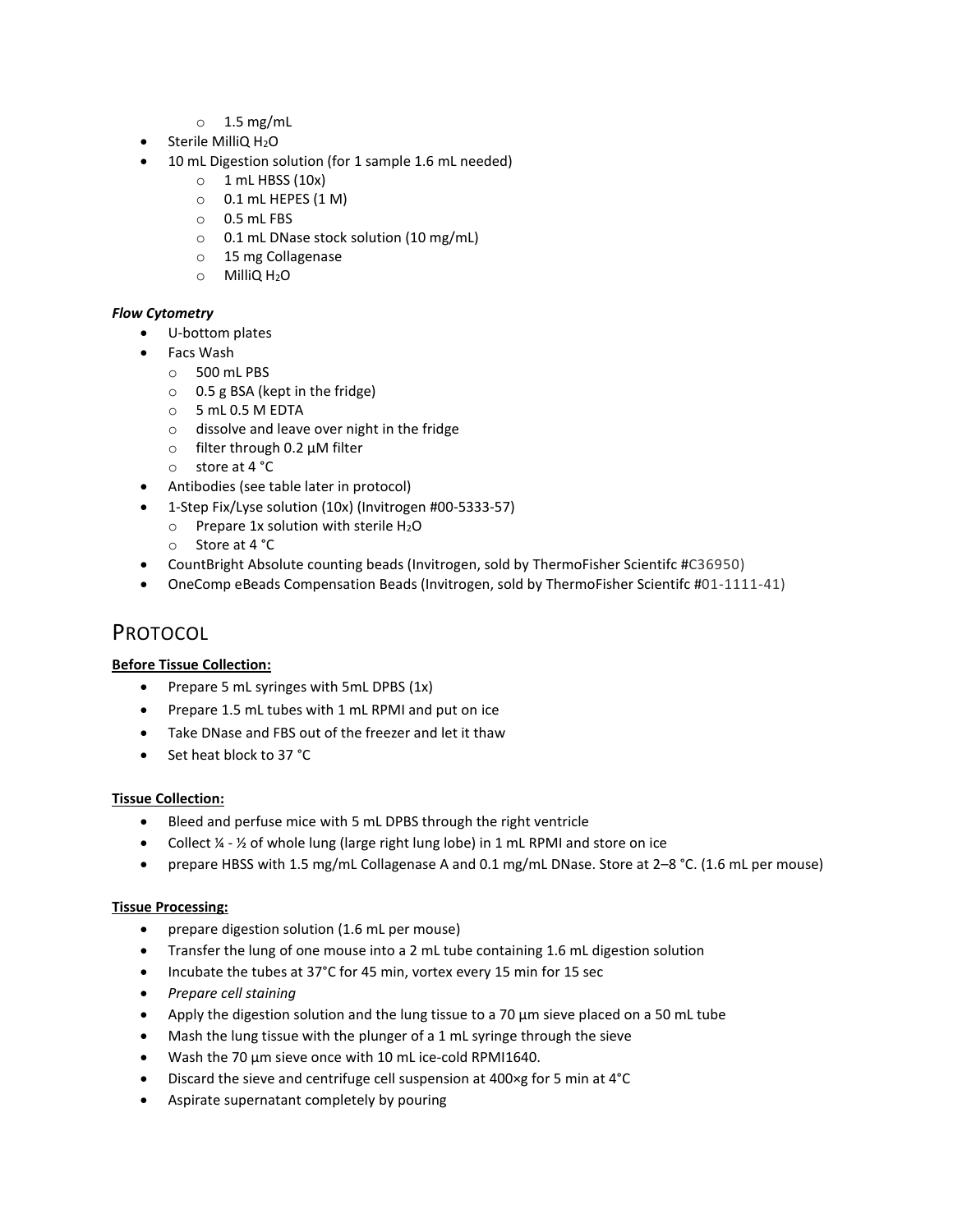- **Optional RBC lysis** (depends on how well perfusion went)
	- o Dilute 10x RBC lysis buffer in deionized water
	- o Add 5 mL of 1xRBC buffer to lung cells
	- $\circ$  Invert the tube and incubate protected from light at RT for 10 15 min
	- o Centrifuge 350x g for 5 min
	- o aspirate supernatant without disturbing cell pellet by pouring
- Resuspend cells with 5 mL cold (1x) PBS
- centrifuge cell suspension at 400×g for 5 min at 4°C
- Aspirate supernatant completely by pipetting
- Resuspend cells with 0.5 mL cold PBS and store on ice
- **Count the live cells** 
	- o Mix 10 µL resuspended cells with 10 µL Trypan blue
	- $\circ$  Use 10 µL of this solution to count the live cells the hemocytometer
	- $\circ$  16 quadrants x 2 x 10<sup>4</sup>= cells/mL

#### **Cell Staining***:*

*2 Mio medium-size cells should be stained in this protocol.*

| <b>Number</b>  | <b>Cell marker</b> | Fluorophore  | <b>1x Reaction</b> | <b>MM Samples</b><br>(9x) | <b>MM</b><br>FMOs (5x) |              |
|----------------|--------------------|--------------|--------------------|---------------------------|------------------------|--------------|
| $\mathbf{1}$   | Live/Dead          | Near-IR      | 0.1                | 0.90                      | 0.50                   |              |
| $\overline{2}$ | CD45               | <b>FITC</b>  | 0.125              | 1.13                      | 0.63                   |              |
| 3              | Sig-F              | PE           | 0.125              | 1.13                      | 0.63                   |              |
| 4              | CD11b              | PE-Cy7       | 0.075              | 0.68                      | 0.38                   |              |
| 5              | CD11c              | PerCP-Cy5.5  | 0.125              | 1.13                      | 0.63                   |              |
| 6              | <b>MHCII</b>       | AF700        | 0.125              | 1.13                      | 0.63                   |              |
| $\overline{7}$ | CD24               | <b>BV711</b> | 0.1                | 0.90                      | 0.50                   |              |
| 8              | CD64               | PE-Dazzle594 | 0.15               | 1.35                      | 0.75                   | $\mathbf{I}$ |
| 9              | Ly <sub>6</sub> C  | <b>BV510</b> | 0.125              | 1.13                      | 0.63                   |              |
| 10             | Ly6G               | <b>BV421</b> | 0.2                | 1.80                      | 1.00                   |              |
|                | <b>FacsWash</b>    |              | 49                 | 441.00                    | each 245               |              |

- Perform staining in 96 well U-bottom
- Add 2 Mio cells per well (1 well each per sample and one well each for each FMO, 1 well for an unstained sample)
- Spin plate at 1800 rpm for 2 min at 4°C to pellet cells (centrifuge in bacteria room)
- Aspirate supernatants by dumping
- Resuspend cells with 50 µL Staining Mix, add Facs wash to the unstained sample
- Cover plate and incubate at room temperature for 30 min
- *Prepare compensation*
- Spin plate at 1800 rpm for 2 min at 4°C to pellet cells
- Aspirate supernatants by dumping
- Fix the cells by adding 250µl 1x 1-Step Fix/lysis buffer to wells (pipet up and down)
- Cover plate and incubate at room temperature for 10 min
- Spin plate at 1800 rpm for 2 minutes at 4°C to pellet cells
- Aspirate supernatants by dumping